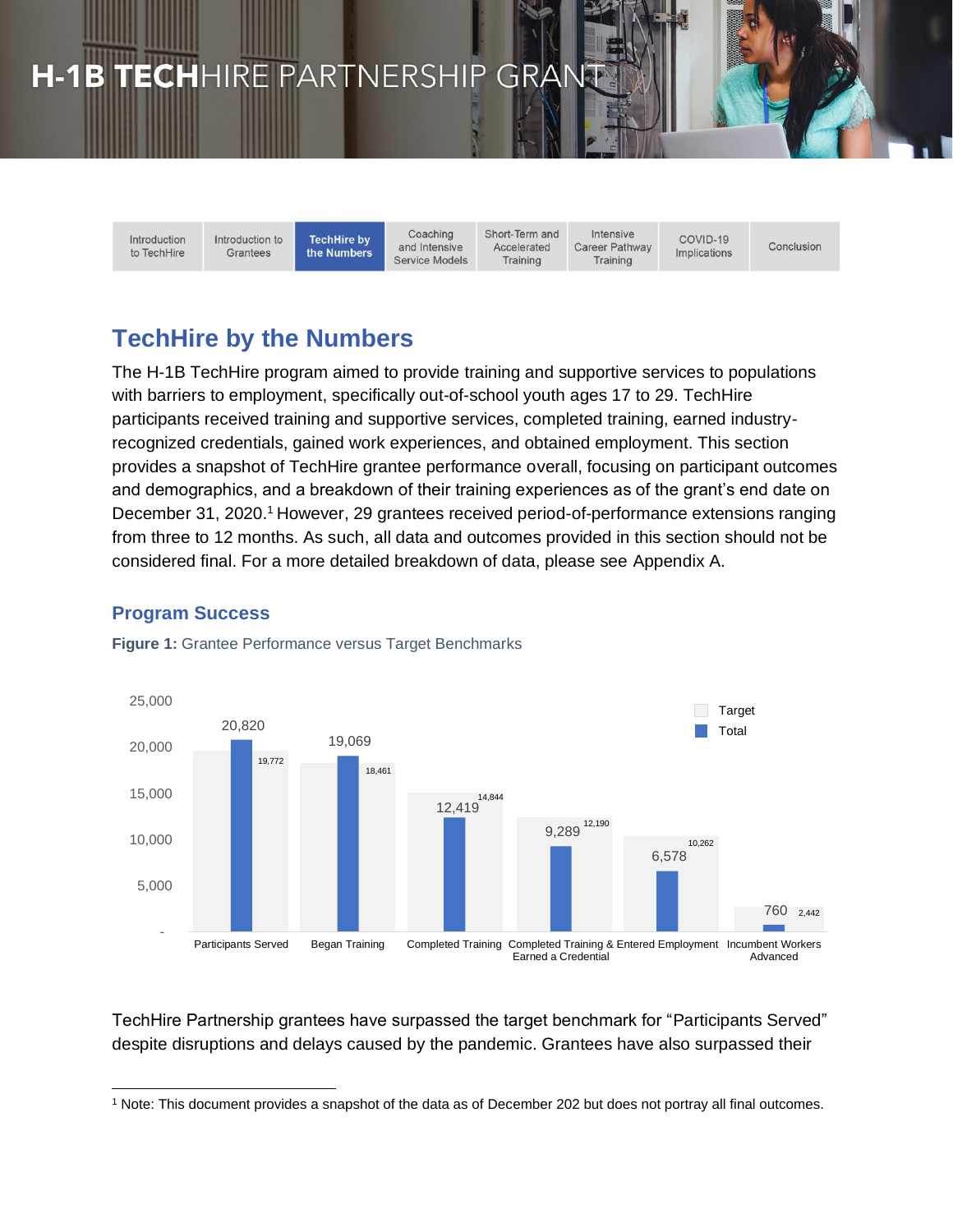benchmark for serving youth, ages 17 to 29 years old, the primary target population for the grant program. With many grantees continuing to train participants beyond June 2020, it is important to note that final performance data for H-1B performance measures will be reported by the Department of Labor for the quarter ending December 31, 2021. It is likely that grantees will exceed target benchmarks for other performance measures at the conclusion of their programs.<sup>2</sup>

# **Participant Success**

**Figure 2:** Participant Training and Credential Outcomes

| <b>Performance Category</b>                             | <b>Outcome as of</b><br><b>December 30, 2020</b> |
|---------------------------------------------------------|--------------------------------------------------|
| Total Participants That Began Education or Job Training | 19,069                                           |
| Participants That Completed Education or Job Training   | 12.419                                           |
| Completers That Obtained Credential(s)                  | 9.289                                            |
| <b>Total Number of Credentials Received</b>             | 14.080                                           |

As of December 31, 2020, TechHire grantees served 20,820 participants, with 19,069 participants enrolled in education or job training activities. Of those that began training, 12,419 participants completed training, resulting in a completion rate of approximately 84 percent to its target goal (14,844). About 76 percent of those that completed training earned a credential (target goal= 12,190), and many participants earned multiple credentials totaling 14,080.<sup>3</sup>

TechHire Partnership grantees offered a variety of training models and related work experiences. Education and training activities included incumbent-worker training, paid work experience or internship, on-the-job training (OJT), and Registered Apprenticeship. These aggregate outcomes are reflected in the Quarterly Performance Reports (QPR) submitted by grantees.

Of the 19,069 participants enrolled in education or job training activities, Figure 4 displays the total number of participants enrolled in other types of training strategies.

<sup>2</sup> Grant cumulative total ending December 31, 2020 (all grants).

<sup>&</sup>lt;sup>3</sup> The U.S. Department of Labor provides guidance on credentials in Training and Employment Guidance Letter (TEGL) 15-10: *Increasing Credential, Degree, and Certificate Attainment by Participants of the Public Workforce System.* See more at: [https://wdr.doleta.gov/directives/attach/TEGL15-10.pdf.](https://wdr.doleta.gov/directives/attach/TEGL15-10.pdf)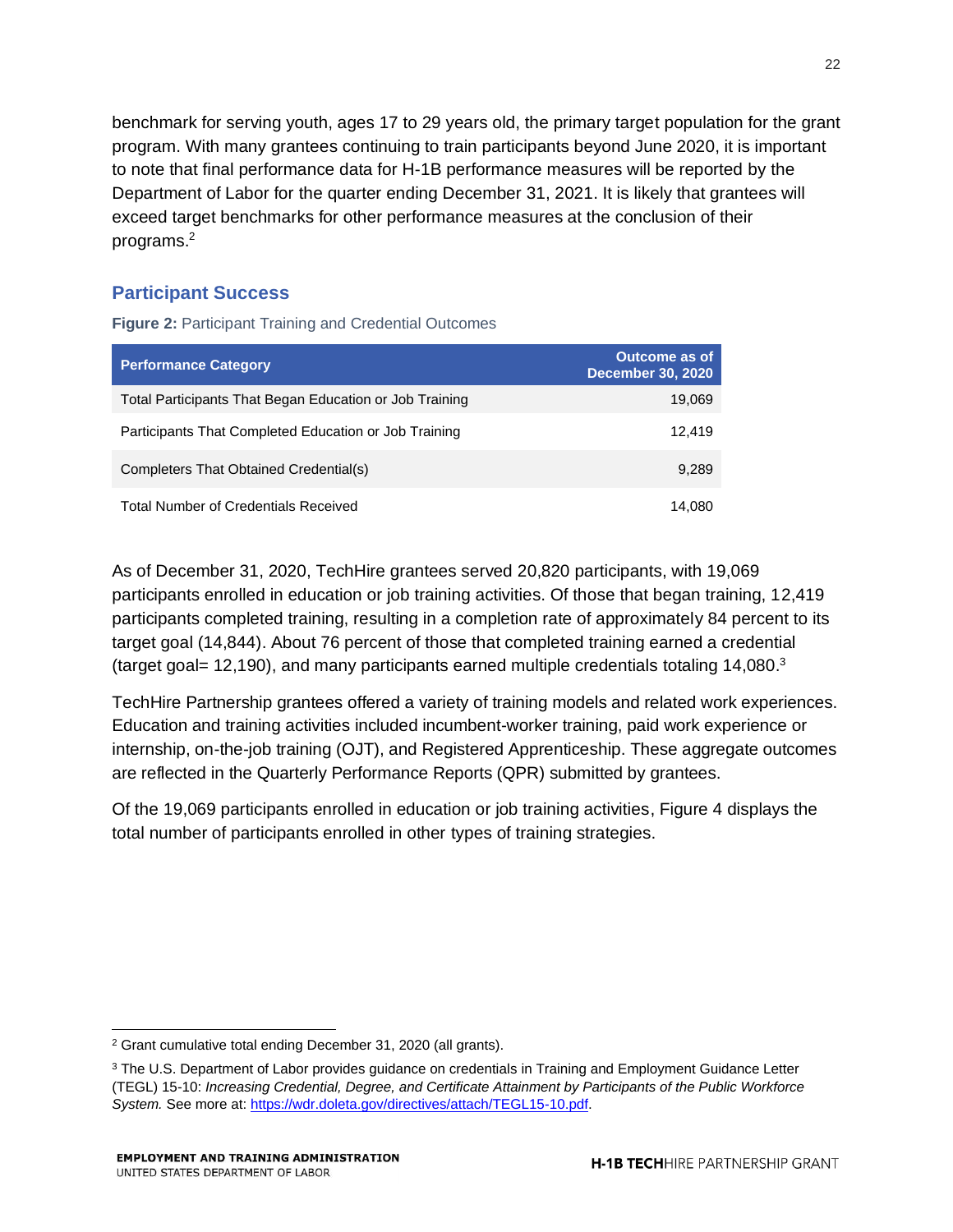

#### **Figure 3:** Other Types of Training Strategies

#### **Figure 4:** Participant Employment Outcomes



Of the 12,419 participants that completed their TechHire training or education program,<sup>4</sup> 4,411 participants entered training-related employment by getting a job in the industry related to their training. This outcome shows that approximately 35 percent of participants that completed the program entered training-related employment. As for "Entered Employment" outcomes 6,578 participants became employed during the grant period of performance. This Entered Employment outcome is independent from program completion since grantees may report employment at any time during program participation. With many participants still in training as of December 2020, grantees expect additional participants to be placed into employment opportunities in the coming months.

23

<sup>4</sup> Training-Related Employment is based on program completion, yet Entered Employment can be reported at any time.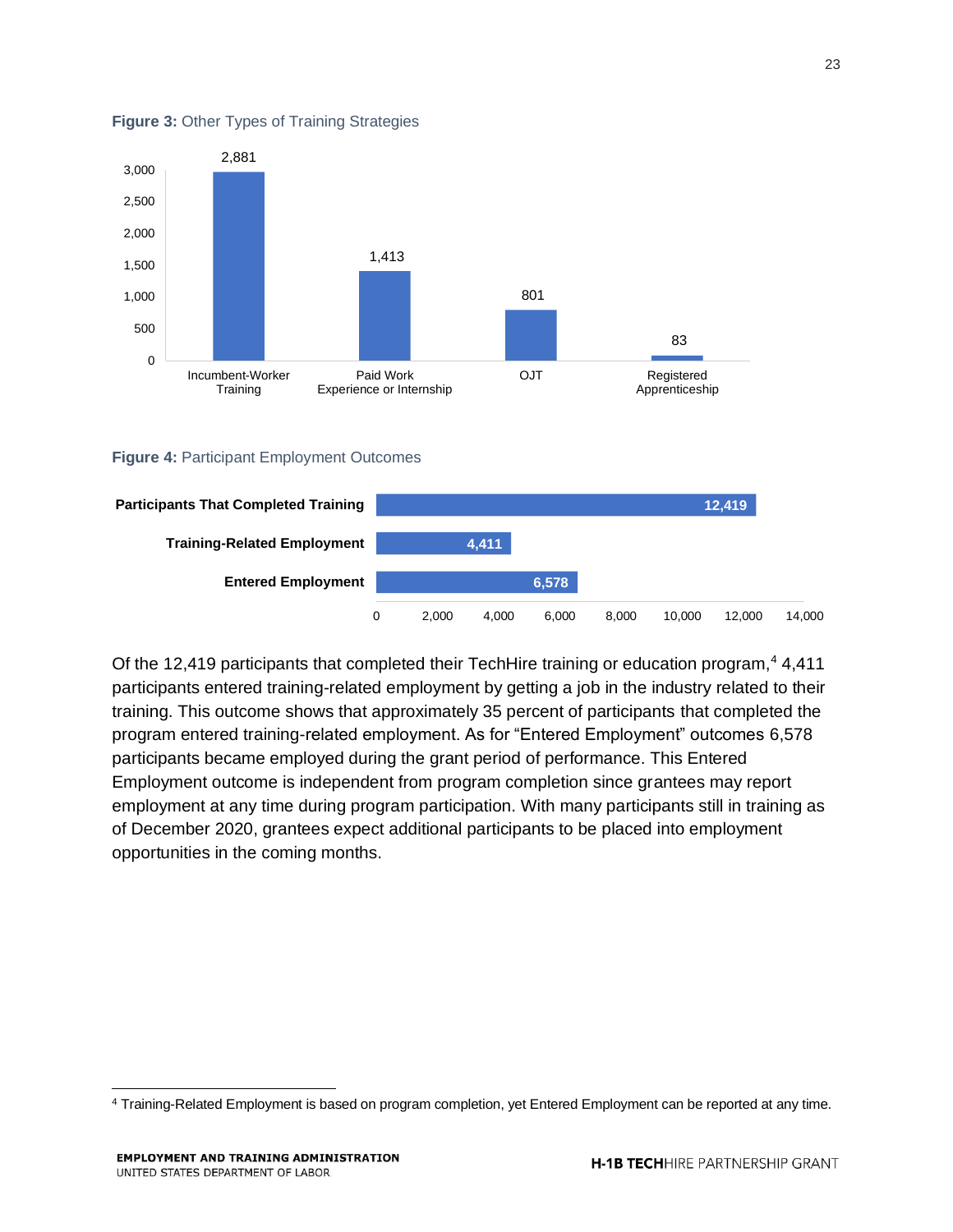### *TechHire Participants Target Population: Youth and Young Adults, Ages 17 to 29***<sup>5</sup>**

As intended, the majority of participants (15,137) served through the TechHire Partnership grant program were youth or young adults ages 17 to 29 with barriers to training or finding employment.<sup>6</sup> Adults from other target populations (individuals with Limited English Proficiency, individuals with disabilities, individuals with a criminal record) comprised the remaining 5,683 participants.



#### *TechHire Participants by Race and Ethnicity*

Most TechHire participants identified as white (9,261; 44 percent), followed by Black or African American (6,536; 31 percent), and then Hispanic/Latino (3,554; 17 percent).



#### **Figure 5:** TechHire Participants by Race and Ethnicity

<sup>5</sup> Based on Quarterly Progress Report data.

<sup>6</sup> This figure varies slightly from the "Youth, Ages 17 to 29" figure provided in the TechHire Partnership Grant Infographics (see Appendix A). This discrepancy is due to a logic rule that prevents using raw data to determine demographics for this population of participants. Therefore, aggregate data was used to determine demographic breakdown for the infographics.